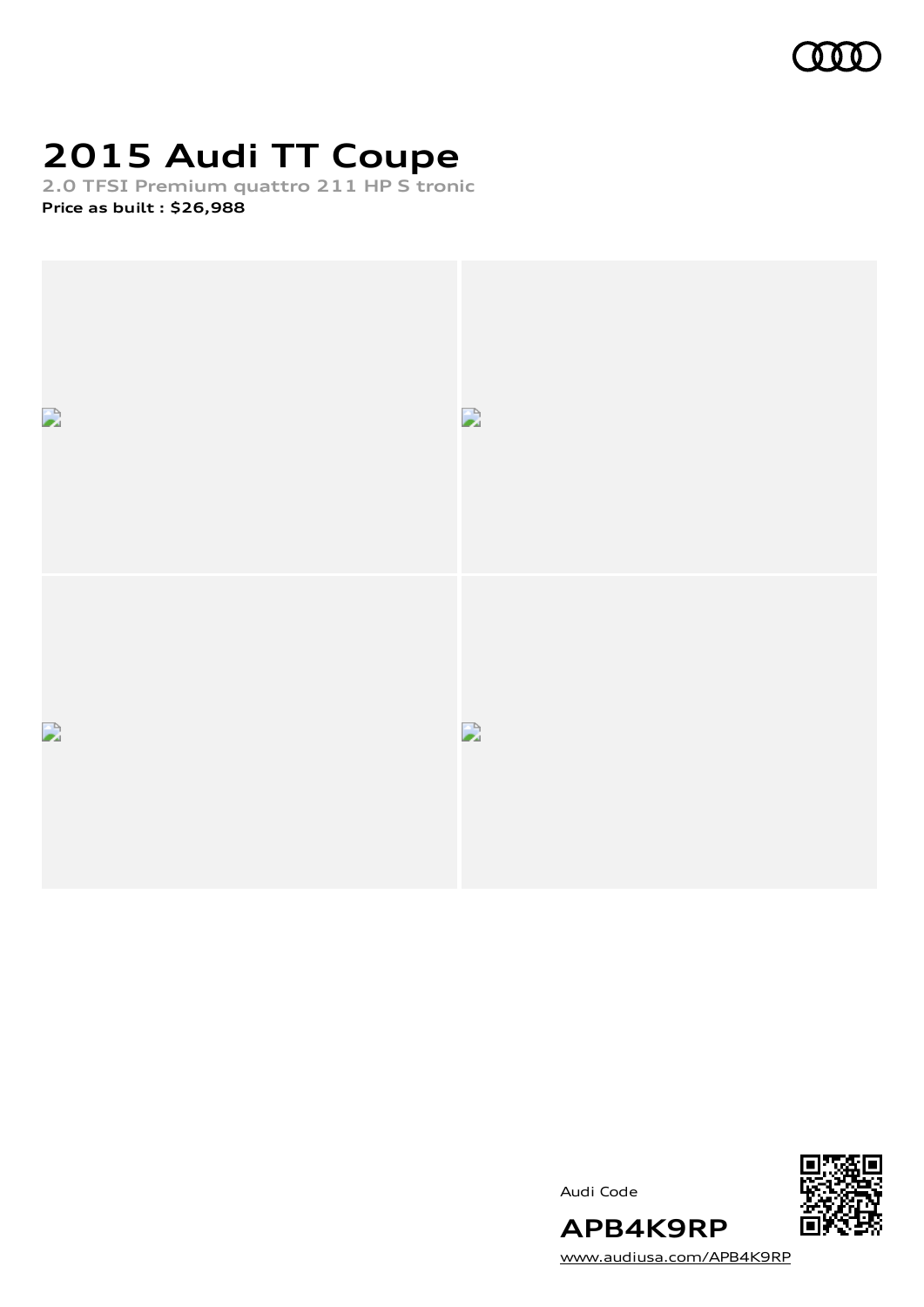# **Summary**

# **Audi 2015 Audi TT Coupe**

2.0 TFSI Premium quattro 211 HP S tronic

**Price as buil[t](#page-9-0)** \$26,988

#### **Exterior colour**

Ibis White

### D

### **Further Information**

|                 | N٥           |
|-----------------|--------------|
| Mileage         | 41,385 miles |
| Type of vehicle | Used car     |

**Warranty**

#### **Interior colour**

### **Technical Specifications**

Engine type Four-cylinder

Displacement/Bore and 1,948/82.5 x 92.8 cc/mm stroke Top track speed 130 mph mph

Acceleration (0 - 60 mph) 5.3 sec. seconds

#### **Audi Code** APB4K9RP

**Your configuration on www.audiusa.com**

[www.audiusa.com/APB4K9RP](https://www.audiusa.com/APB4K9RP)

**Commission number** 8bcc0c4b0a0e09b05160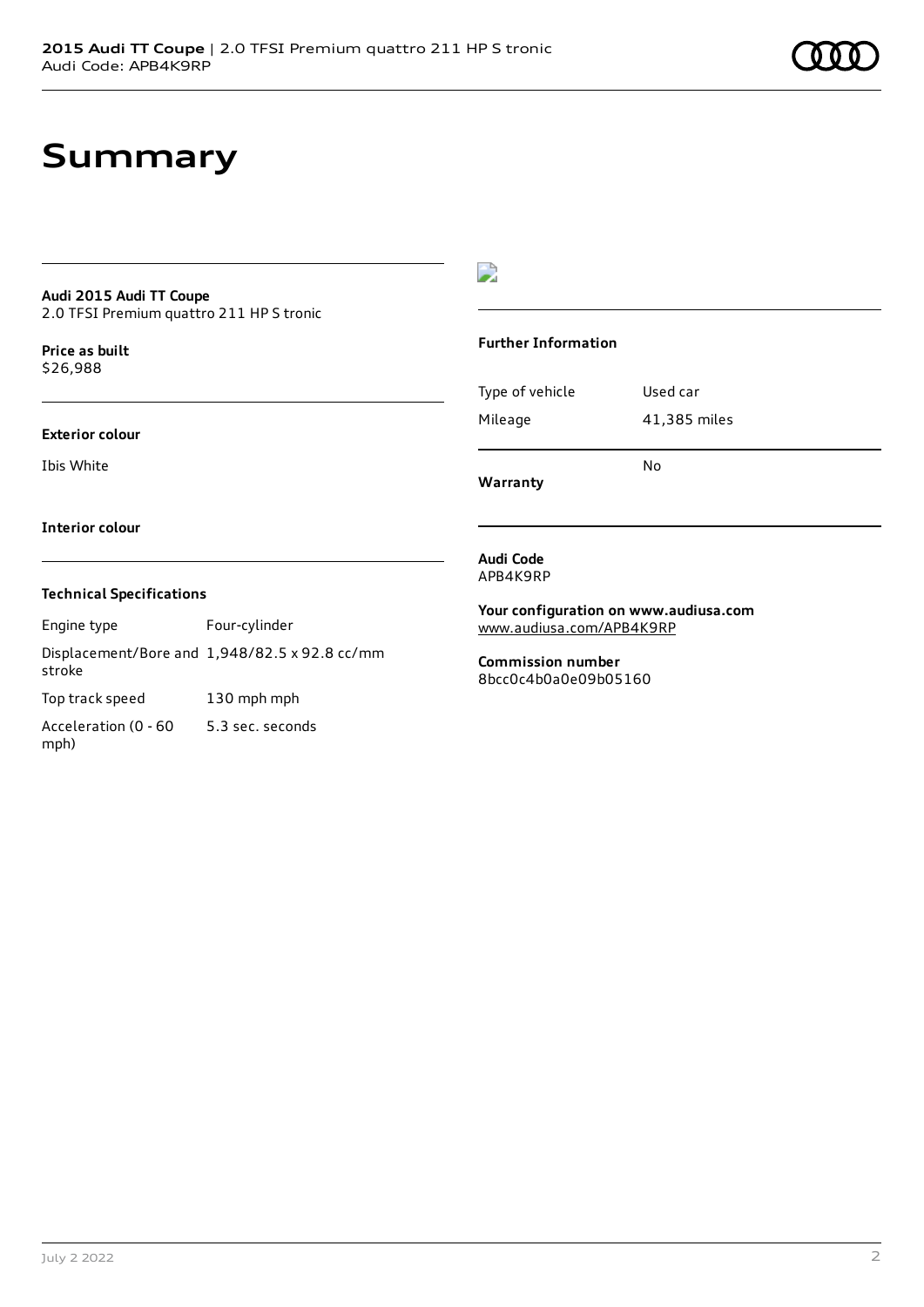# **Equipment**

Ibis White

Audi music interface with iPod® integration

AM/FM Radio

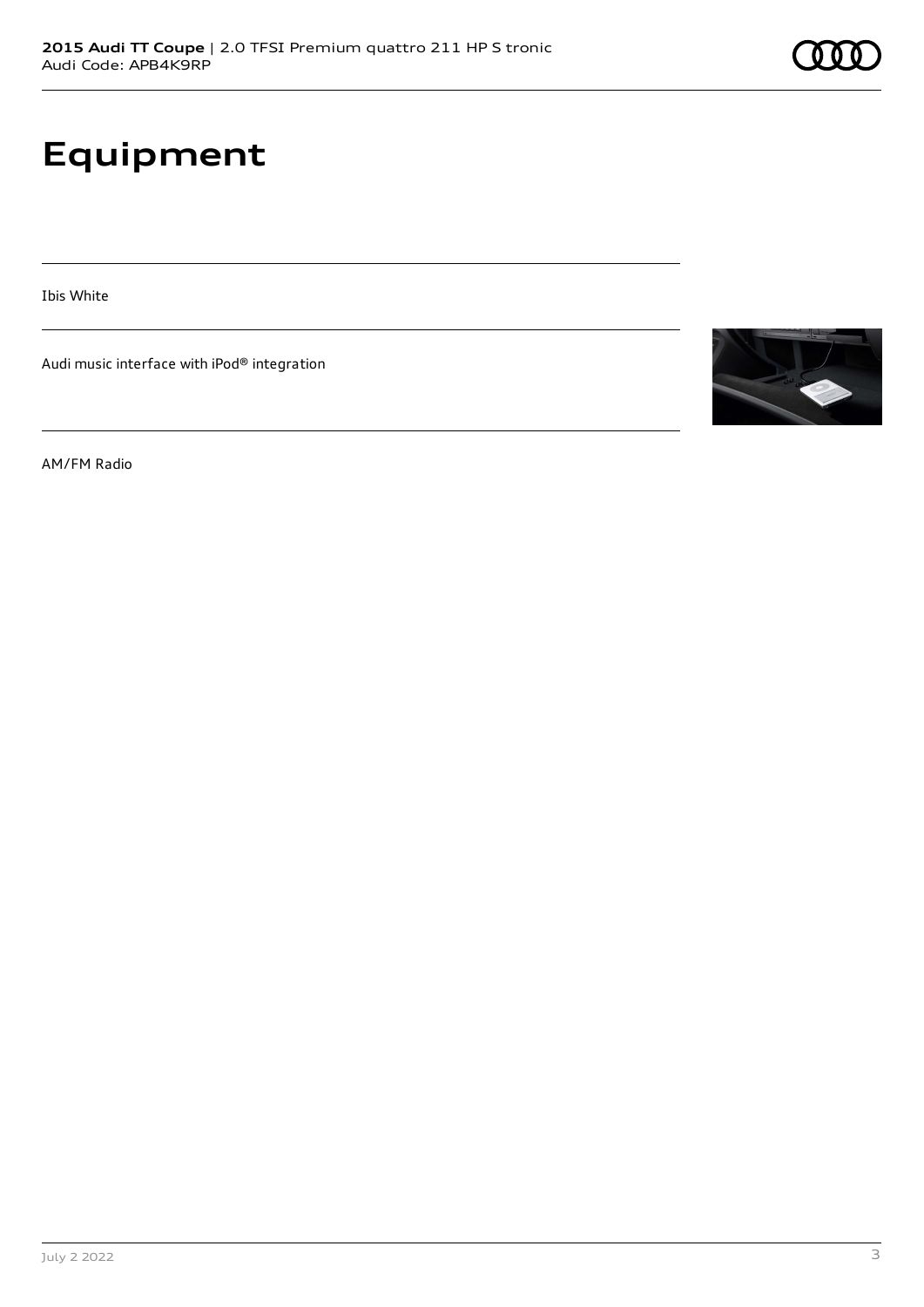# **Standard features**

### **Interior**

| 6N)  | Standard molded headlining                                                                                                                                                           |
|------|--------------------------------------------------------------------------------------------------------------------------------------------------------------------------------------|
| 9AK  | Automatic climate control                                                                                                                                                            |
| 4L7  | Auto-dimming interior mirror with compass                                                                                                                                            |
| QQ1  | Interior LED lighting package                                                                                                                                                        |
| 1 XX | Three-spoke flat-bottom multifunction sport<br>steering wheel with shift paddles                                                                                                     |
| 7HC  | Extended leather package                                                                                                                                                             |
| N7U  | Leather/Alcantara® seating surfaces                                                                                                                                                  |
| 4A3  | <b>Heated front seats</b>                                                                                                                                                            |
| 5TH  | Brushed Aluminum inlay                                                                                                                                                               |
| QE1  | Storage Package [Folding compartments<br>under front passenger seats, net in front<br>passenger's footwell and front seat backs,<br>load securing net in the luggage<br>compartment] |
| 7M8  | Body-colored doorsill blades                                                                                                                                                         |

### **Infotainment and Driver Assistance**

| 8RY | BOSE <sup>®</sup> sound system with twelve speakers<br>and AudioPilot <sup>®</sup> noise compensation |
|-----|-------------------------------------------------------------------------------------------------------|
| 907 | Driver information system with lap timer                                                              |
| 9ZX | Bluetooth <sup>®</sup> wireless technology preparation<br>for mobile phone                            |

### **Safety and Security**

assist

| 4UB  | Driver and front passenger dual-stage<br>airbags, head/thorax side airbags, and knee<br>airbags |
|------|-------------------------------------------------------------------------------------------------|
| 1 AT | Anti-lock Brake System (ABS) with Electronic<br>Brake-pressure Distribution (EBD) and brake     |

| Three-spoke flat-bottom multifunction sport<br>steering wheel with shift paddles |
|----------------------------------------------------------------------------------|
| Extended leather package                                                         |
| Leather/Alcantara® seating surfaces                                              |

## **Safety and Security**

| 8T2             | Cruise control with coast, resume and<br>accelerate features                 |
|-----------------|------------------------------------------------------------------------------|
| VC <sub>2</sub> | Garage door opener (HomeLink®)                                               |
| 6Y8             | Cruise Control                                                               |
| 7K6             | Tire-pressure monitoring system                                              |
| 4X1             | Front side airbags                                                           |
| 412             | Power central locking system with safety<br>unlock feature if airbags deploy |
| 3B7             | Lower Anchorage and Tethers for Children<br>(LATCH) in rear seats            |

### **Exterior**

| 0PO        | Dual exhaust outlets                                                                     |
|------------|------------------------------------------------------------------------------------------|
| 6XD        | Power-adjustable heated exterior side<br>mirrors                                         |
| <b>1S1</b> | Car jack                                                                                 |
| 1 B A      | Standard suspension/shock absorption                                                     |
| 5L1        | Gray front diffuser                                                                      |
| 5]1        | Adaptive rear spoiler                                                                    |
| 8EH        | Bi-functional headlight with gas discharge<br>lamp, for driving on the right (US design) |
| 803        | Audi automatic headlamp leveling                                                         |
| H0J        | 18" wheels                                                                               |
| 8SB        | Lights styling package                                                                   |
| 4KC        | Tinted side and rear windows                                                             |
| ONB        | S line exterior badge                                                                    |
| 4ZA        | Standard moldings                                                                        |
| F53        | 18" 5-arm-Dynamic-design alloy wheels with<br>245/40 summer performance tires            |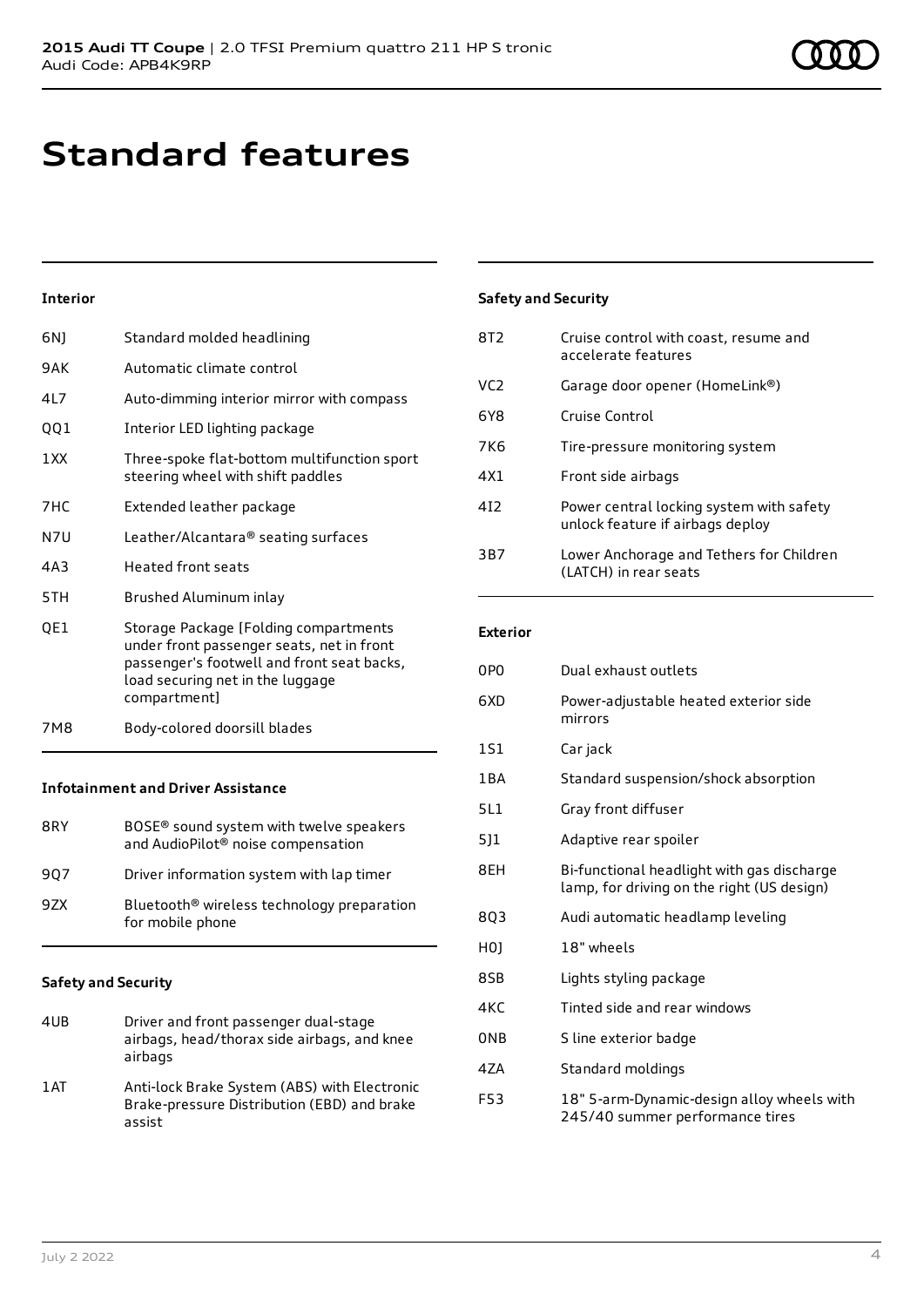# **Dealer remarks**

TT 2.0T quattro, 2.0L 4-Cylinder TFSI Turbocharged, 6-Speed Dual Clutch, quattro, Ibis White, Black, Audi Guard Premium Textile Floor Mats, Audi Music Interface w/iPod Integration, Audi Navigation System, Audi Real-Time Traffic, Driver Information System, Navigation System w/6.5" TFT Color Screen, North American Navigation DVD, Rear Acoustic Audi Parking System. 2015 Audi TT 2.0T quattro Clean CARFAX. Ibis White 2.0T quattro quattro 6- Speed Dual Clutch 2.0L 4-Cylinder TFSI Turbocharged

22/31 City/Highway MPG

Reviews:

\* If your driving enthusiasm can't be contained to the summer months, then the 2015 Audi TT and its quattro all-wheel drive opens up your options to year-round fun. Throw in dynamic styling, and Audi's magical touch with interior design, and the TTâ€<sup>™</sup>s hard to beat. Source: KBB.com

\* Standard all-wheel drive; upscale interior; good fuel economy. Source: Edmunds

\* Watch out, the Audi TT Coupe is grown up and looking better than ever for 2015. The new TT design is emblazoned with maturity, athleticism, and a dash of sex appeal. A closer look reveals traces of its predecessors, making is a piece of design evolution for all to admire. Optional Matrix-LED headlights are also revolutionary, with twelve LED's on each side, the car scans for oncoming traffic and in full beam mode the system turns off those LED that could glare oncoming traffic. As the car known for setting the standard in interior design, the TT cabin exudes character. Greeting the driver is a steering wheel whose unique flat-bottom design serves as a signature Audi touch. Both front occupants rest in 12-way power seats whose stylish combination of leather and Alcantara provides both lavishness and body-hugging grip. Artfully styled materials surround you as far as the eye can see; genuine aluminum trim on the dashboard, doors, and pedals adds luster and substance. With 211 turbocharged horsepower propelling the smallest, lightest Audi today, potent performance is a given. The pioneering S tronic dual-clutch transmission blends the user-friendliness of an automatic with the performance of a manual, effortlessly keeping you in the heart of the engine's powerband. The 258lb-ft of torque gives immediate thrust in nearly any situation. The added traction of Audi quattro AWD makes exploration more forgiving, and explore is just what a driver will want to do when accompanied by a 12-speaker BOSE sound system with available iPod integration. The TT also drives safely and securely with hill hold assist, cruise control, airbag protection and an anti-theft alarm with immobilizer. In the newly designed Audi TT, you'll want to let your inner-kid out. Source: The Manufacturer Summary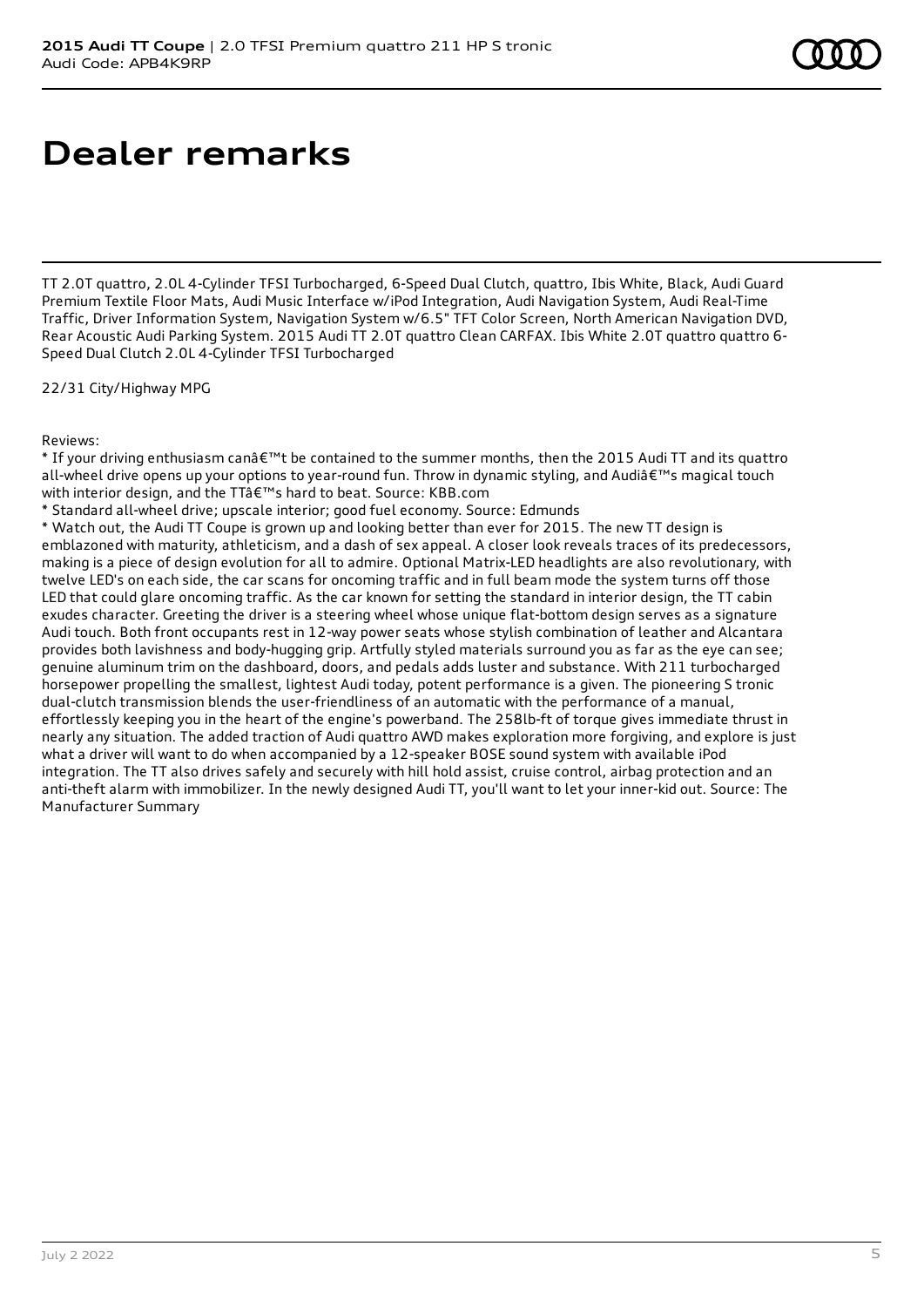# **Technical Specifications**

# **(1/2)**

### **Engineering | Performance**

| Engine type                                 | Four-cylinder                                 |
|---------------------------------------------|-----------------------------------------------|
| Acceleration (0 - 60<br>mph)                | 5.3 sec. seconds                              |
| Engine block                                | Cast-iron                                     |
| Induction/fuel injection Turbocharged/TFSI® |                                               |
| Cylinder head                               | Aluminum-alloy                                |
| Horsepower                                  | $211 \text{ @ } 4,300 \text{ @ } \text{rpm}$  |
| stroke                                      | Displacement/Bore and 1,948/82.5 x 92.8 cc/mm |
| Top track speed                             | 130 mph mph                                   |
| Valvetrain                                  | 16-valve DOHC                                 |

### **Transmission | Drivetrain**

| Gear ratios: 6th     | 0.686                                                  |
|----------------------|--------------------------------------------------------|
|                      | Gear ratios: Final Drive 1st-4th, 4.769 5th-6th, 3,444 |
| Gear ratios: 4th     | 0.829                                                  |
| Gear ratios: 5th     | 0.862                                                  |
| Gear ratios: 2nd     | 1.792                                                  |
| Gear ratios: 3rd     | 1.185                                                  |
| Gear ratios: Reverse | 3.264                                                  |
| Gear ratios: 1st     | 2.923                                                  |

# **Steering** Steering type Electromechanical power steering system Turning diameter, curb-35.96 ft to-curb Steering ratio 16.9:1 **Suspension** Front axle MacPherson strut front suspension Rear axle Four-link rear suspension **Brakes** Front brakes 12.3 (ventilated disc) in Rear brakes 11.3 (solid disc) in **Body** Material ultra® lightweight technology -ASF® aluminum construction **Warranty | Maintenance** Warranty 4-Year/50,000 mile new vehicle limited warranty Maintenance 12-Month/5,000 mile (whichever occurs first) NO CHARGE first

scheduled maintenance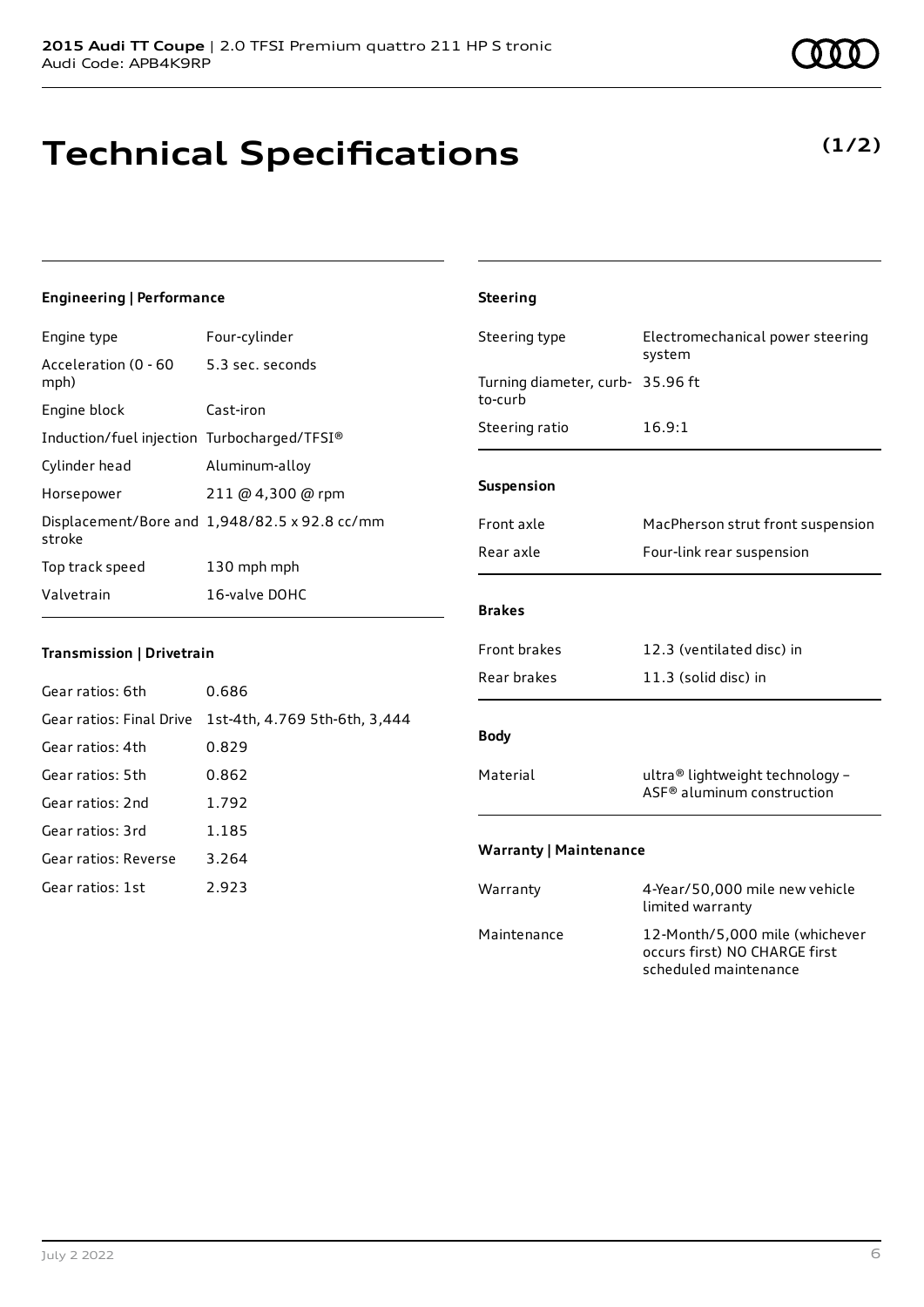# **Technical Specifications**

### **Exterior Measurements**

| Height                           | 53.2 in    |
|----------------------------------|------------|
| Overall width without<br>mirrors | 72.5 in    |
| Length                           | $165.3$ in |
| Wheelbase                        | 97.2 in    |
| Drag coefficient                 | .30 Cw     |
| Track rear                       | 60.9 in    |
| Track front                      | 61.5 in    |
| Curb weight                      | 3.175 lb   |

### **Interior measurements**

| Seating capacity                          | $2+2$                  |
|-------------------------------------------|------------------------|
| Shoulder room, rear                       | 47.5 in                |
| Leg room, rear                            | 29.2 in                |
| Shoulder room, front                      | 53.2 in                |
| Head room, rear                           | 32.6 in                |
| Leg room, front                           | $41.1$ in              |
| Head room, front                          | 37.7 in                |
| Cargo volume, rear<br>seatbacks up/folded | 13.1/24.7 cu ft, cu ft |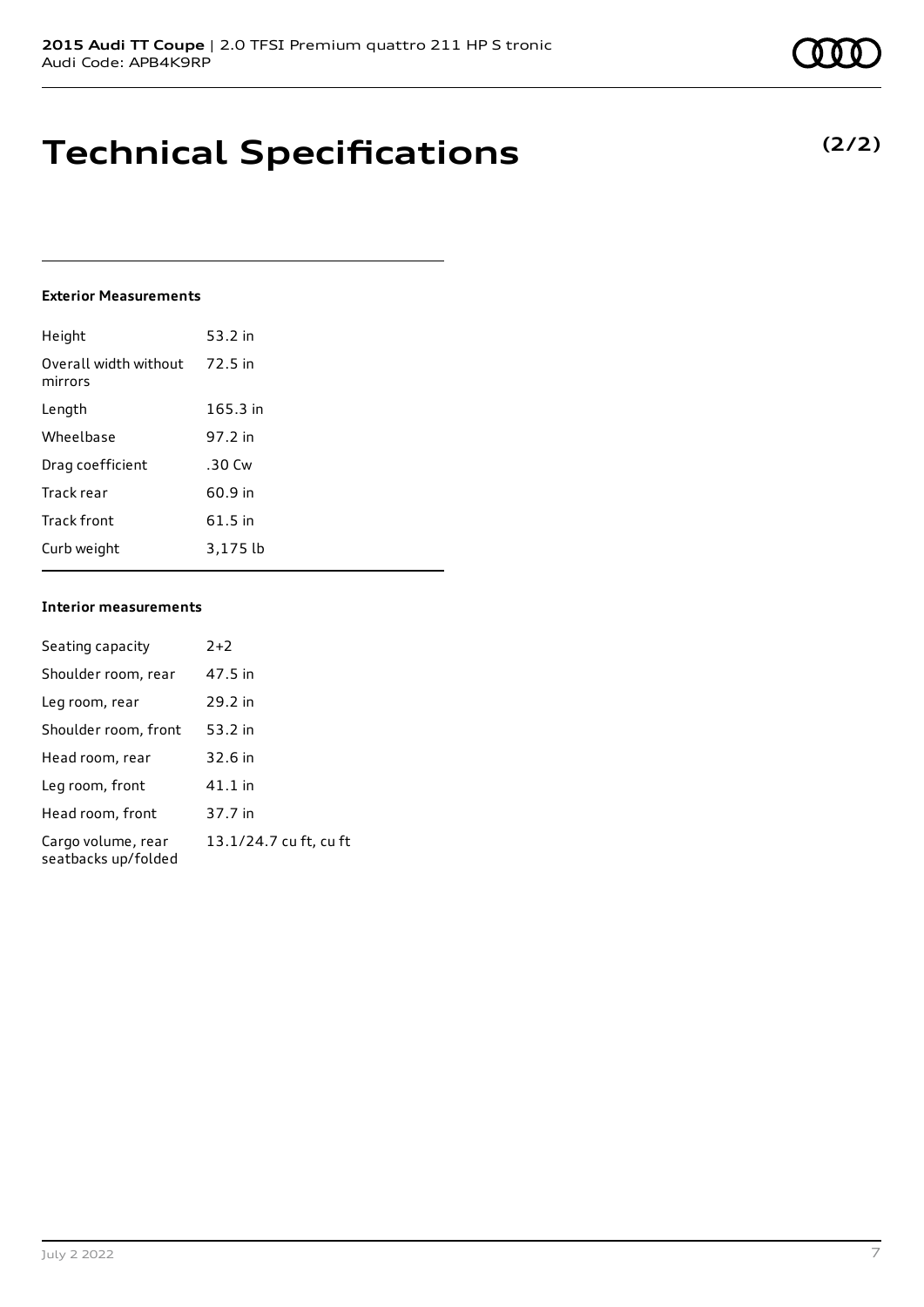# **Consumption- and emission**

**Consumption by NEDC**

combined 26 mpg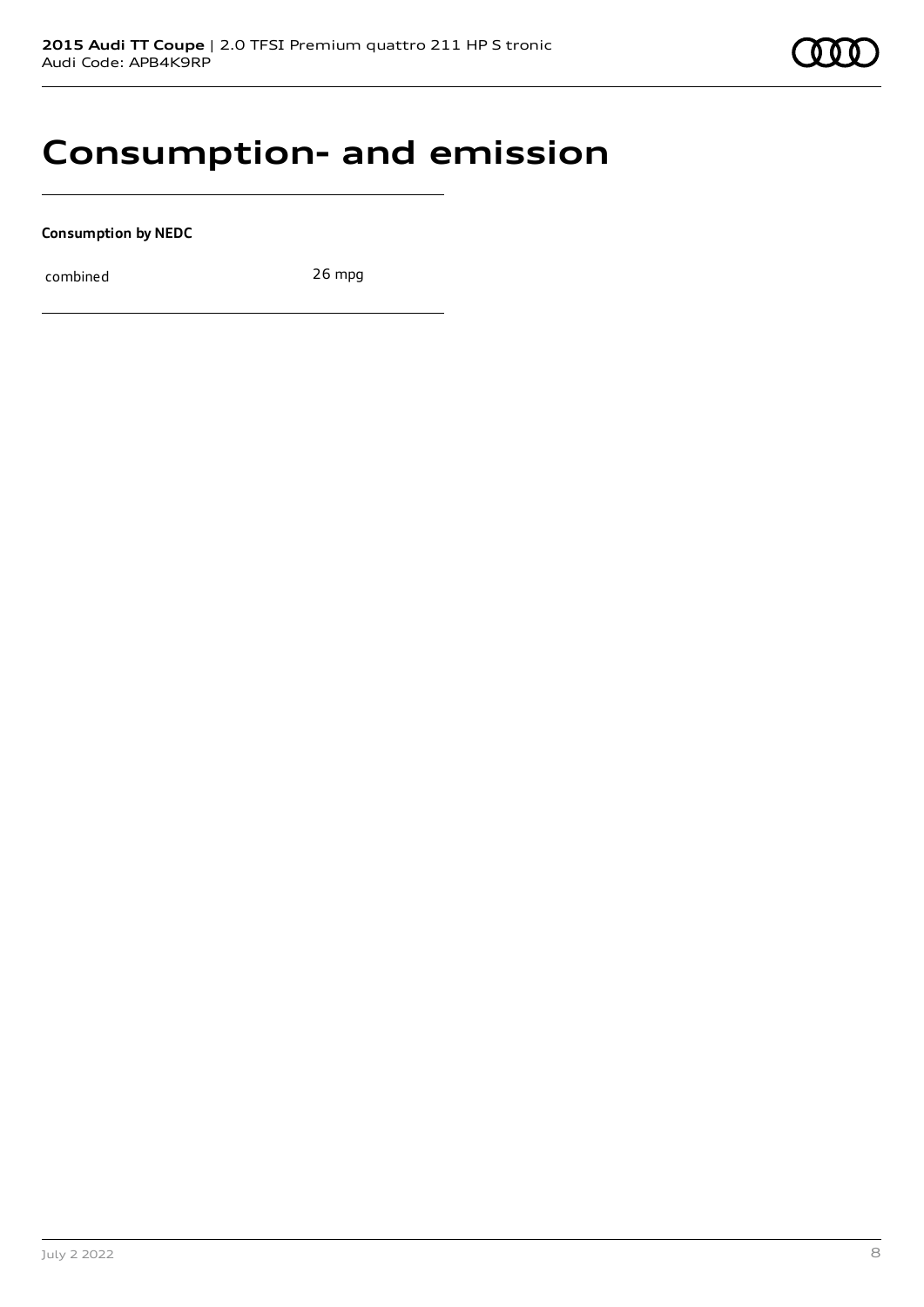

# **Contact**

Dealer **Audi Reno Tahoe**

9190 S Virginia St 89511 Reno NV

Phone: +17753351335 FAX: 7753351336

www: [https://www.audirenotahoe.com](https://www.audirenotahoe.com/)